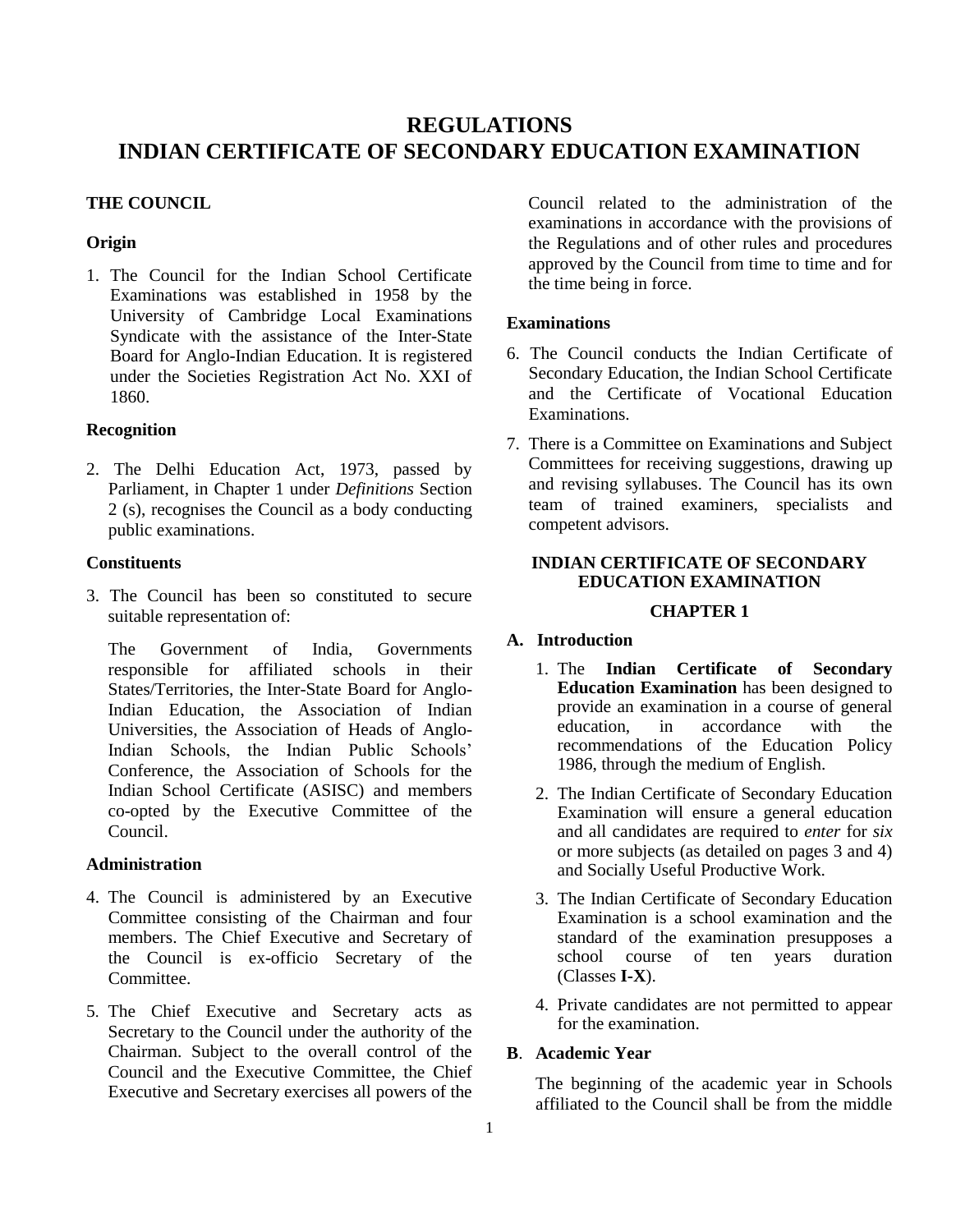of March and the first week of June each year. However, the Hill schools may begin the academic year from February each year.

# **C. Conditions of Entry**

1. Entry to the Indian Certificate of Secondary Education examination, in the case of candidates who are being entered for the first time, is restricted to **candidates with a minimum of 75% attendance of the working days during each year of the twoyear course** at schools affiliated to the Council and registered for the Indian Certificate of Secondary Education Examination. The last date for computing attendance at school is February 15, for each year of the two-year course.

Candidates can be entered only by the school they are attending and in this respect, the decision of the Head of the school is final.

- 2. Candidates who were entered as school candidates, in accordance with 1 above, and who were not awarded Pass Certificates *may* be admitted to Class X by August 31, under intimation to the Council, at an affiliated and registered school, prior to the year of the examination, provided such a candidate fulfils all other conditions as per the Regulations.
- 3. Candidates entered as school candidates in accordance with 1 or 2 above but were not awarded Pass Certificates will be permitted to re-appear for the examination once only in the year following their failure, but not thereafter, without further attendance at an affiliated and registered school.

Such candidates can be entered online for the examination through the Heads of Schools from where the candidates appeared/entered for the examination in the previous year and were not awarded a Pass Certificate.

4. Candidates who have been awarded Pass Certificates will be permitted to enter for a Supplementary Pass Certificate in any/all of the subjects offered earlier by the candidates (provided that the subjects under consideration are still being offered for the examination in the year in which the candidates wish to enter) without further attendance at an affiliated and registered school OR after studying an additional subject(s) for two years. Such candidates can be entered for the examination online through the Heads of Schools from which the candidates appeared originally for the ICSE examination, in the current syllabus of the year in which the examination is being taken.

- 5. Candidates who were not awarded Pass Certificates *may* appear for the **Compartmental Examination** to be held in July in any **ONE** subject in which they have not secured the Pass Mark i.e. 33%. To be eligible to appear for the Compartmental Examination, the candidates should have secured the Pass Mark in English and three other subjects in the ICSE Examination. For further details refer to Chapter V on page 13.
- 6. There is no age limit for candidates taking the examination.

# **D. Last Date for Regularising Admission to Class IX**

The last date for regularising admission to Class IX of ICSE is July 31, each year.

### **E. Minimum Attendance Requirement**

Candidates whose attendance is below 75% of the working days are ordinarily *not* eligible to sit for the examination. However, the Chief Executive and Secretary has the authority to condone the shortage of attendance in the case of candidates whose minimum attendance is not less than 60% of the working days in each year of the two-year course. This is inclusive of absence due to illness and other special circumstances. Heads of Schools may represent, to the Chief Executive and Secretary, cases of candidates who deserve special consideration for condoning shortage of attendance in Class IX and / or X, provided that the attendance of such candidates is not less than 60% of the working days, during each year of the two-year course.

Further, the Chief Executive and Secretary may condone the shortage of attendance in the case of candidates whose minimum attendance is below 60% in exceptional cases i.e.: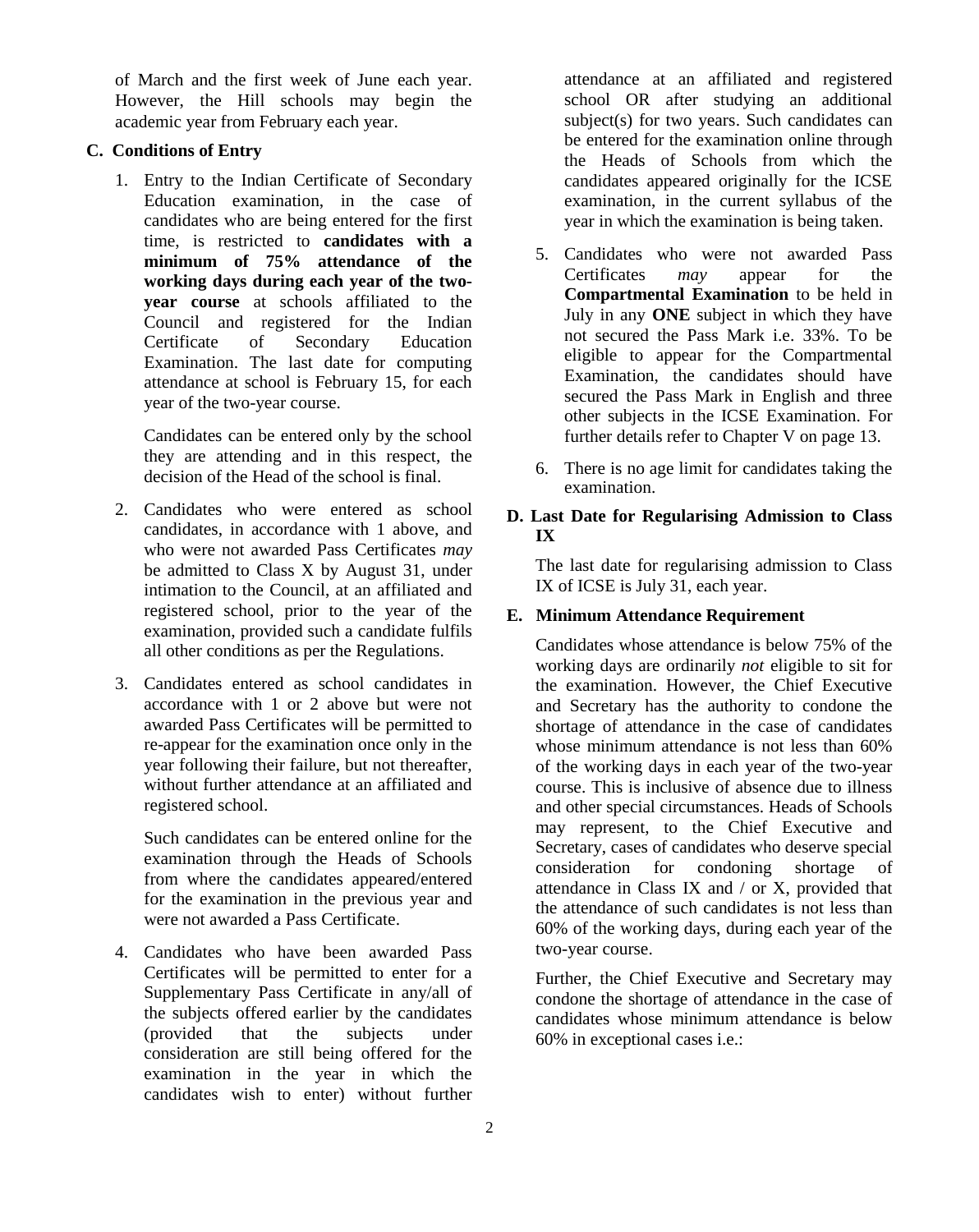- (i) on Psychological / Medical Grounds such as serious illnesses requiring a long period of treatment/hospitalisation.
- (ii) authorised participation in sports at State or National Level organised by recognised Sports Authorities.
- (iii)Other unforeseen and special circumstances.

The Chief Executive and Secretary would subsequently report the matter to the Executive Committee of the Council.

The last date for computing attendance at school is February 15, of each of the two years.

#### **F. Withdrawal of Candidates**

Candidates may be withdrawn online only at any time prior to the commencement of the examination, provided that, once the entries have been acknowledged as accepted by the Council's office, Heads of Schools may only withdraw candidates:

- (a) on account of illness of the candidates, duly certified by a registered medical practitioner; OR
	-
- (b) at the express written request of the parents/legal guardians of the candidates.

### **G. Syllabuses**

**It is mandatory for the Heads of Schools to ensure that all candidates registered for the examination download from the Council's website www.cisce.org a copy of the Regulations and Syllabuses for the year of the examination in which they are appearing, for their reference.**

### **H. Scope of Selected Syllabuses**

The scope of selected syllabuses of the Indian Certificate of Secondary Education Examination is included in the document "Regulations and Syllabuses".

### **I. Disqualification**

- (i) If any of the Regulations made for the conduct of the examination is not adhered to, the candidate or candidates concerned may be disqualified.
- (ii) In no case the Heads of affiliated schools shall detain *eligible* candidates who meet

the pass criteria and have the required attendance from appearing at the ICSE Examination.

- (iii) No affiliated school shall endeavour to present candidates who are not on its roll nor will it present the candidates of its unaffiliated branch/school to any of the Council's examinations.
- (iv) If the Council has reasons to believe that an affiliated school is not following the Regulations mentioned above, the Council shall take necessary action against it as per Rules and Regulations.

#### **CHAPTER II**

*IMPORTANT NOTE:* **The responsibility for the correct selection of subjects by candidates to meet the requirements of University /other Examination Board will be that of the Head of the School.**

#### **A. Subjects of Examination:**

#### **Part I: Compulsory**

Candidates for the examination are required to have completed satisfactorily, courses in –

- (a) A third language from at least Class V to Class VIII (Internal Examination).
- (b) Art (Internal Assessment).
- (c) Socially Useful Productive Work and Community Service (Internal Assessment).
- (d) Physical Education.
- (e) Education in Moral and Spiritual Values.

# **NOTE ON THE THIRD LANGUAGE**

The third language to be studied should be determined as under:

Subject to the State requirements, the schools are free to introduce suitable Third Languages, Indian or Foreign, for study from Class V to VIII provided the school has suitably qualified staff and necessary teaching aids that may be needed especially for the teaching of foreign languages as a Third Language.

However, students taking a particular Third Language, Indian or Foreign, cannot offer that Language as a Second Language.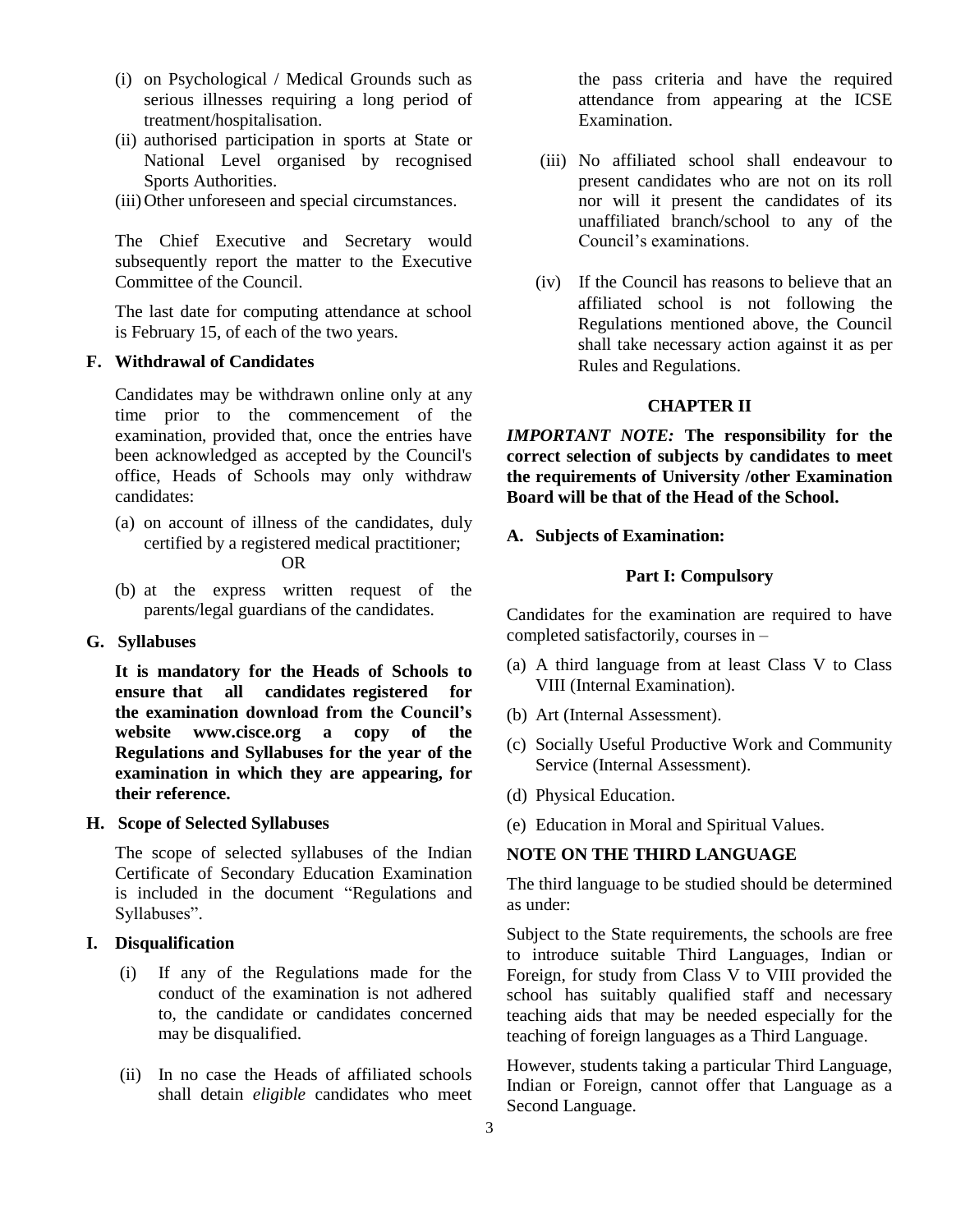### **Part II**

### **Subjects of Examination**

| <b>Percentage</b>             | <b>Marks</b>      |
|-------------------------------|-------------------|
|                               | External Internal |
| <b>Examination</b> Assessment |                   |

#### **GROUP I:**

## **(Compulsory)**

| 1. English                     | 80% | 20% |
|--------------------------------|-----|-----|
| 2. A Second Language (one/two) | 80% | 20% |
| 3. History, Civics             | 80% | 20% |
| and Geography OR               |     |     |
| History, Civics                | 80% | 20% |
| and Geography (Thailand)*      |     |     |

#### **GROUP II:**

(Any **two/three** of the following subjects)

| $\overline{4}$ .                 | Mathematics                   | 80% | 20% |
|----------------------------------|-------------------------------|-----|-----|
| .5.                              | Science                       | 80% | 20% |
|                                  | (Physics, Chemistry, Biology) |     |     |
| 6.                               | Economics                     | 80% | 20% |
| $7_{\scriptscriptstyle{\ddots}}$ | <b>Commercial Studies</b>     | 80% | 20% |
|                                  | 8. A Modern Foreign           | 80% | 20% |
|                                  | Language                      |     |     |
|                                  | 9. A Classical Language       | 80% | 20% |
|                                  | 10. Environmental Science     | 80% | 20% |

#### **GROUP III:**

(Any **one** of the following subjects)

| 11. Computer Applications              | 50% | 50% |
|----------------------------------------|-----|-----|
| 12. Economic Applications              | 50% | 50% |
| 13. Commercial Applications            | 50% | 50% |
| 14. Art                                | 50% | 50% |
| 15. Performing Arts                    | 50% | 50% |
| 16. Home Science                       | 50% | 50% |
| 17. Cookery                            | 50% | 50% |
| 18. Fashion Designing                  | 50% | 50% |
| 19. Physical Education                 | 50% | 50% |
| 20. Yoga                               | 50% | 50% |
| 21. Technical Drawing Applications 50% |     | 50% |
| 22. Environmental Applications         | 50% | 50% |
| 23. A Modern Foreign Language          | 50% | 50% |
| 24. Mass Media & Communication         | 50% | 50% |
| 25. Hospitality Management             | 50% | 50% |

**\* History, Civics and Geography (Thailand) may be offered mainly by the candidates of Thai nationality.**

**Note:** It is expected that candidates will normally offer both Science and Mathematics from Group II. If they choose to take any other combination of subjects, Heads of Schools must apprise them of the implications. For admission to the I.S.C. XII course, all combinations of subjects will be accepted.

The following subject combinations are not permitted for the ICSE Examination:

- Sanskrit as a Second Language (Group I) and Sanskrit as a Classical Language (Group II).
- Economics (Group II) and Economic Applications (Group III).
- Commercial Studies (Group II) and Commercial Applications (Group III).
- Environmental Science (Group II) and Environmental Applications (Group III).
- History, Civics and Geography and History, Civics and Geography (Thailand).
- Under Modern Foreign Language:
	- Candidates opting for a Modern Foreign Language as a Second Language in Group I, may not opt for the same language under Modern Foreign Languages in Group II and Group III.
	- Candidates opting for a Modern Foreign Language in Group II may not opt for the same Language as a Group I and Group III subject.
	- Candidates opting for a Modern Foreign Language in Group III may not opt for the same Language as a Group I and Group II subject.

### **Internal Examination**

- (i) **Class IX Examination:** For selected subjects Question Papers for the Class IX Final Examination will be provided by the Council. The Council will also set the timetable for the conduct of Class IX Final Examination in these selected subjects. Separate timetables will be set for the schools in the hills and for the schools on the plains.
- (ii) It will be the responsibility of the Head of the school to ensure promotion from Class IX to Class X on the basis of the cumulative achievement level of the student throughout the academic year in the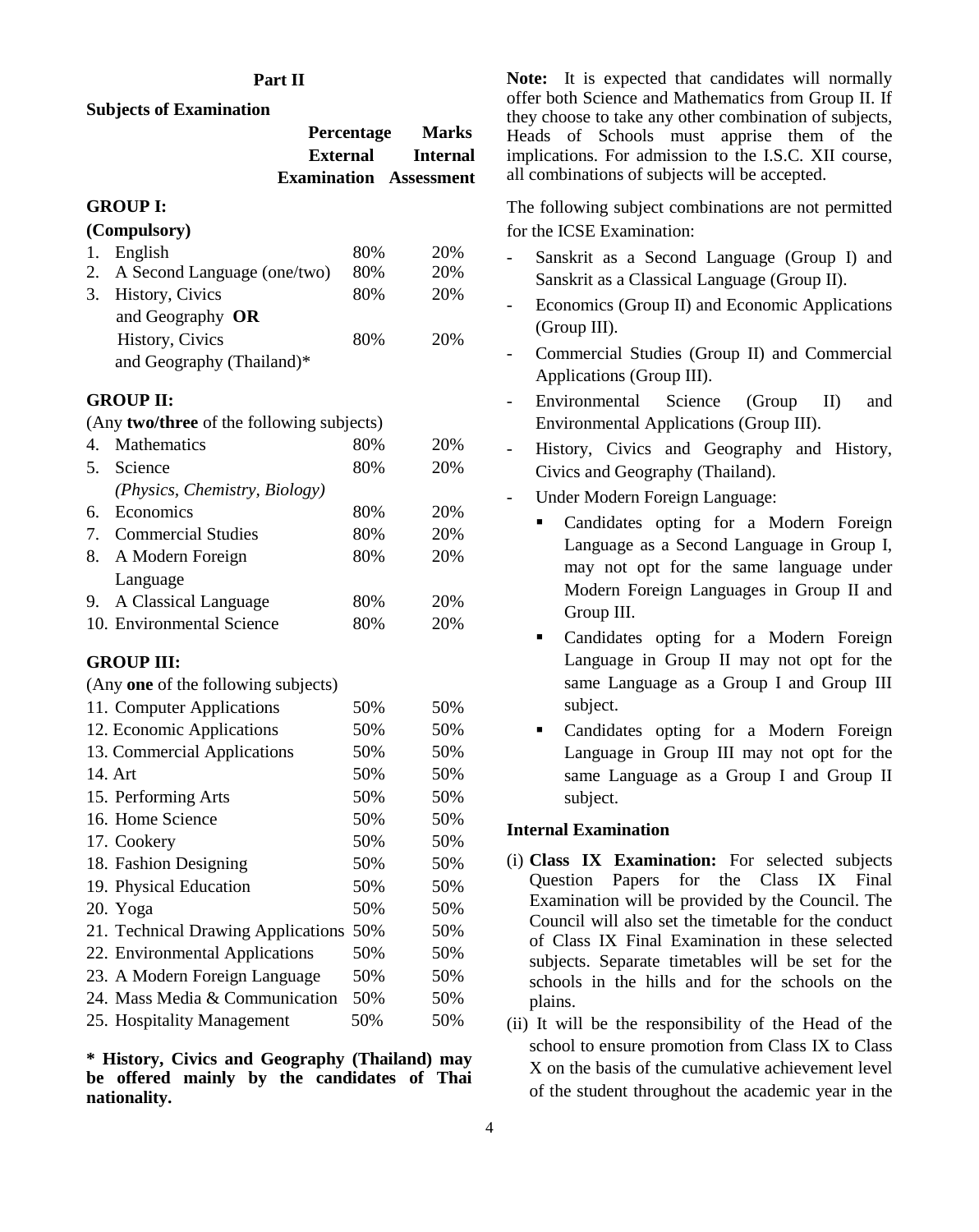subjects he/she has been registered for. For promotions, a candidate is required to have obtained at least 33% marks in five subjects (severally) including English on the cumulative average and a minimum attendance of 75% of the working days. No other criteria will be used for promotion from Class IX to Class X.

**Promotion from Class IX to Class X on Trial basis, on Re-examination or Awarding of Grace marks is not permissible and will not be accepted by the Council.** 

**Transfer Certificate should not be issued with 'Promoted to Class X' if the student has not met the required promotion criteria.**

(iii)*Socially Useful Productive Work and Community Service (Compulsory)*

The assessment in "Socially Useful Productive Work and Community Service" will be made by the school and the result will count towards the award of the Certificate. The school will be required to follow the instructions sent by the Council in the matter of keeping records of the work and the assessment of each candidate in "Socially Useful Productive Work and Community Service".

### **NOTE ON SECOND LANGUAGE**

(a) Candidates may offer *one/two* of the languages listed below:

Ao Naga, Assamese, Bengali, Dzongkha, Garo, Gujarati, Hindi, Kannada, Khasi, Kashmiri, Lepcha, Malayalam, Marathi, Manipuri, Mizo, Nepali, Odia, Punjabi, Sanskrit, Tamil, Tangkhul, Telugu, Tenydie, Urdu or any other official Indian language approved by the Council provided the school has the required infrastructure and experienced teachers.

### OR

One of the Foreign Languages listed below provided the school has the required infrastructure and experienced teachers/ resource persons.

French, German, Spanish or any other foreign language approved by the Council.

- (b) **Exemption from the requirement of the study of a Second Language**: The Council may grant exemption from the study of a Second Language, to a candidate with special difficulty, provided the case warrants such an exemption, because of the severe nature of the learning disability of the candidate. Such an exemption may be granted only on a recommendation sent by the Head of the School and on provision of the necessary documents certified by a competent authority approved by the State/Central Government and acceptable to the Council.
- (c) **Candidates having Specific Learning Disabilities**:
	- 1. In cases of candidates with Dyslexia, Dysgraphia, Dyscalculia, Attention Deficit Hyperactivity Disorder (ADHD) and other learning disabilities, certain concessions/support may be admissible, depending on the nature and degree of the disability and on a case-to-case basis. Requests for such concessions may be forwarded to the Council online, along with supporting documents from a qualified and RCI (Rehabilitation Council of India) registered counsellor.

The concessions/support available are:

- (i) Exemption from the requirement of the study of a second language in cases that warrant such an exemption because of the severe nature of the learning disability of the candidate(s).
- (ii) **Allowance of additional time**.
- (iii) **Use of a Reader / Reader-cum-Writer/ Writer (Amanuensis)**:
	- (a) The Question Paper may be read out, but not explained in any way to the candidate(s).
	- (b) Arrangements must be made by the Head of the School concerned in consultation with the Convener and the Supervising Examiner for the candidate(s) who has/have been permitted the use of a/ Reader/Reader-cum-Writer/Writer, by the Council, to write the examination in a separate room adjacent to the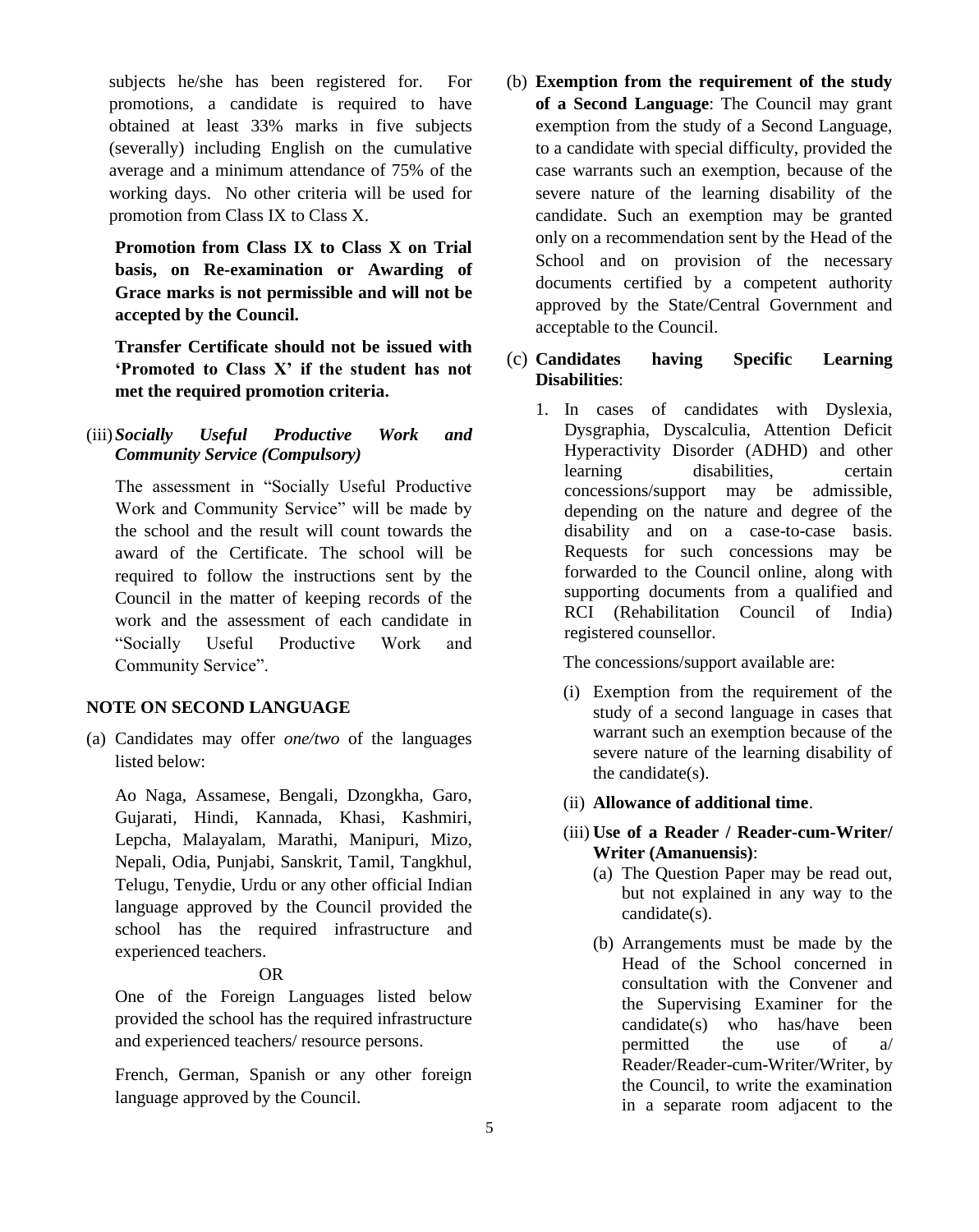main examination hall under the supervision of an Invigilator.

- (c) The Reader / Reader-cum-Writer/ Writer should be a fellow pupil of Class IX from the same school.
- (iv) Where permitted, **Casio fx-82 MS (Scientific Calculator) is to be used for Mathematical calculations only**. Calculators of other makes with similar functions are also permitted. Use of calculator with features for retrieval of information during examination is not permitted.
- (v) Use of a computer as a type-writer only.

### **2. Special Difficulty Procedure**

**Disability, illness or other extra-ordinary circumstance:** When a candidate suffers some injury or bereavement or dire unforeseen circumstance which may adversely affect his or her performance in the examination, the Special Difficulty Procedure is used. A form is forwarded to the Council by the Head of the candidate's school and the candidate's examination answer script is then given special consideration by a Committee, before the issue of the results. The Council's Committee does not give a 'blanket' concession but treats **every case on its merit,**  for experience has shown that candidates working under **similar unusual stress** are affected in widely different ways. For this reason, the Special Difficulty Form provides for the performance of the affected candidate to be compared with that of his/her other classmates.

On request and submission of relevant medical papers, the Council will permit the omission of Map Work, Diagrams and Practicals by Colour Blind candidates and the Marking Scheme will be adjusted accordingly.

# **B. Choice of Subjects:**

1(a)All candidates for the examination must enter for a minimum *six* subjects, Group I (Compulsory): English, a Second Language, History, Civics and Geography OR History, Civics and Geography (Thailand)\* and two of the subjects listed under Group II and one subject listed under Group III (vide page 3 & 4) and must have been examined by the school in practicals/project work in English, the Second Language, History, Civics and Geography OR History, Civics and Geography (Thailand)\* and the three subjects of their choice and in Socially Useful Productive Work and Community Service.

 **\* History, Civics and Geography (Thailand) may be offered mainly by the candidates of Thai nationality.**

 Provided that candidates reappearing for the examination without attendance at school, in accordance with the provision given in **Chapter 1, C.3**, will have to enter for such subjects as detailed above.

- (b)(i) Candidates are permitted to take an additional Second Language in Group I where Hindi is one of the Second Languages.
	- (ii) Candidates are permitted to take an additional subject from Group II.
- 2. A school may not enter candidates for subjects, for the teaching of which the school makes no provision.
- 3. No candidate shall be permitted to change his/her subject(s) after **15th September** of that year in which the candidate has registered in Class IX.
- 4. No candidate shall offer a subject in Class X which he/she has not registered for and studied in Class IX.

### **C. Awards and conditions for awards:**

1. PASS CERTIFICATES will be awarded to candidates who at one and the same examination have entered for at least *six* subjects as detailed in Chapter II,  $B(1)$  and have attained the pass standard in at least *five* subjects which must include the subject *English*.

Provided that no candidate, except as otherwise exempted by the Council, shall be awarded a Pass Certificate unless in addition to fulfilling the conditions above he/she has attained a pass grade in SUPW and Community Service as examined/assessed internally by the school.

2. SUPPLEMENTARY PASS CERTIFICATES will be awarded to candidates who have obtained PASS CERTIFICATES and who appear in a subsequent examination and attain the *pass* standard in *one* or *more* subjects.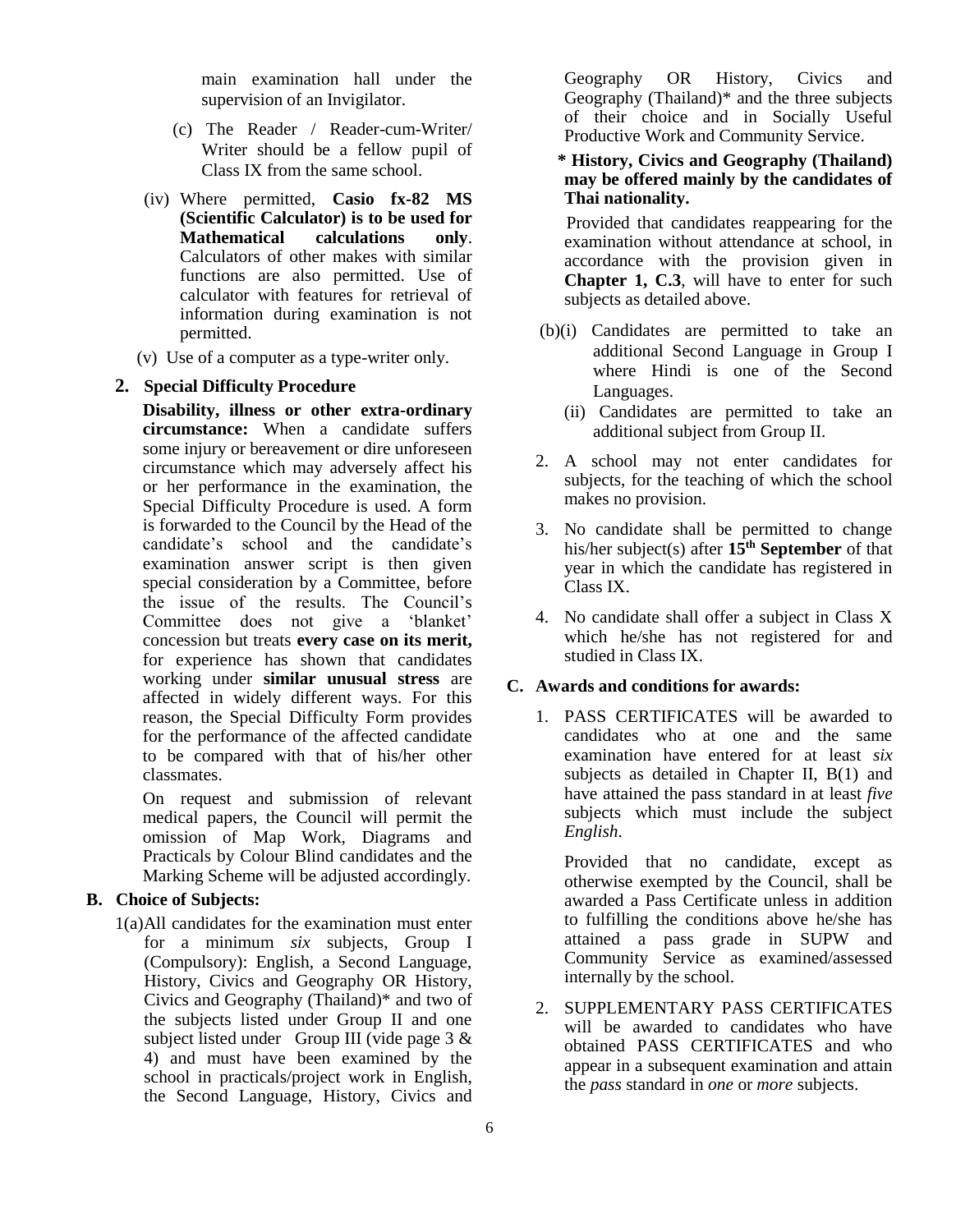3. STATEMENT OF MARKS will be issued to all candidates who appeared for the examination.

### **The pass marks for each subject is 33%.**

### **D. Issue of Results:**

Schools/Candidates can view and print the result online. In addition, the Statements of Marks and Pass Certificates will be sent to Heads of Schools after the declaration of results. The result sheets show the result in the examination as a whole and also indicate the standard reached in each subject taken, (except Socially Useful Productive Work and Community Service) by grades ranging from 1 to 9, 1 being the highest and 9 the lowest. *Very good* is indicated by grades 1 and 2. Grades 3, 4 and 5 indicate a *pass with credit*, 6 and 7 indicate a *pass* and 8 and above a *failure*.

The standard reached in Socially Useful Productive Work and Community Service (Internally Assessed) will be shown on the result sheets by grades A, B, C, D or E; A being the highest and E the lowest. A, B, C or D indicate a *pass* and E a *failure*.

### **E. Certificates etc.:**

- 1. *Statement of Marks /Pass Certificates / Supplementary Pass Certificates* will be issued through the Heads of Schools as soon as possible after the issue of results.
- 2. Duplicates of *Pass Certificates/ Supplementary Pass Certificates* are *not* issued, instead a Certifying Statement of Examination Result may be requested for online by the Heads of the School/Candidate with supporting documents and on payment of prescribed charges.
- 3. Duplicates of *Statements of Marks* may be requested for online by the Heads of the School/Candidate with supporting documents and on payment of prescribed charges.
- 4. *Migration Certificates* will be issued on request, by Heads of Schools concerned, to candidates who have been awarded Pass Certificates.
- 5. Duplicates of *Migration Certificates* may be requested for online by the Heads of the School/Candidate with supporting documents and on payment of prescribed charges.

# **F. Ownership of answer scripts and other material:**

All answer scripts, question papers and any other work done by candidates, during the examination and the copyright therein, are the property of the Council and will not be returned and every application to enter for the examination, (whether through a school or by an individual candidate) will be deemed to constitute an agreement by each candidate entered for the examination with the Council to assign such copyright to the Council.

# **G. Evaluation of answer scripts:**

- 1. The evaluation of answer scripts and of the other work done by candidates during the examination is within the domestic jurisdiction of the Council and, therefore, no candidate, outside person or authority has jurisdiction to check/scrutinise the answer scripts or other work done by any candidate.
- 2. The marking of answer scripts and of the other work done by candidates during the examination by the Council or its examiners and the results of such marking shall be final and legally binding on all candidates. The **Chief Executive and Secretary of the Council** will not, except in his absolute discretion, enter into correspondence about results with candidates or their parents or guardians or the person claiming to act *in loco parentis*.

**The Council does not undertake to re-evaluate the answer scripts after the issue of the results.**

### **H. Enquiries concerning examination results:**

**1.** Enquiries concerning examination results on behalf of the school candidates must be made to **the Chief Executive and Secretary of the Council** by the Head of the School concerned only and must reach the **Council's office**, not later than the specified date. Schools are asked to bear in mind that a large number of answer scripts are re-marked before the award.

Enquiries should be restricted only to results which are *significantly* below the standard suggested by the candidate's school work in the subject.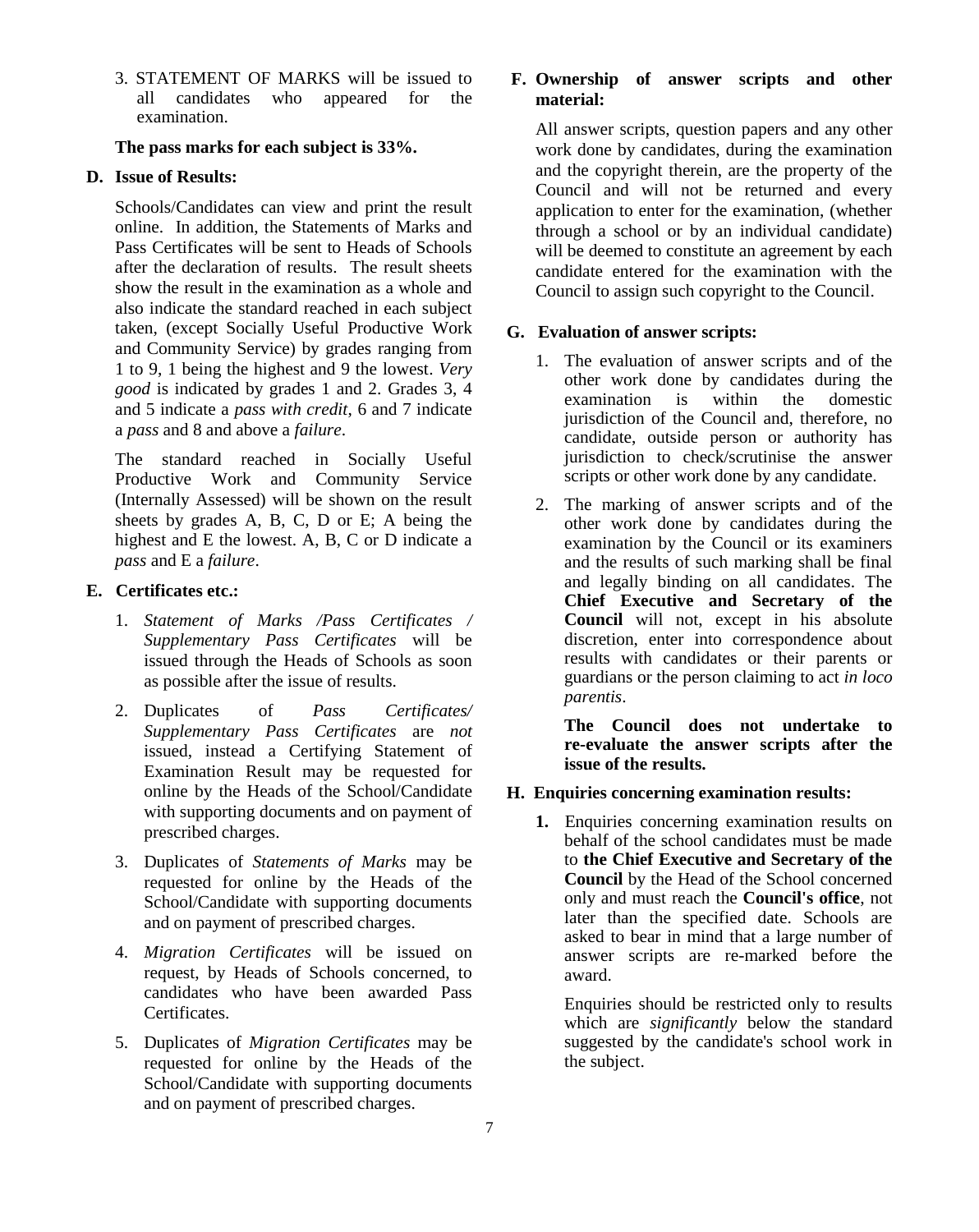**2. Recheck:** The accuracy of a *subject grade awarded* will be checked on request, in one or more subjects, provided that the Head of the School/Candidate forwards the application online. Such applications must be made in the proforma prescribed online by the Council and must be received at the Council's office not later than **seven days** from the day of the declaration of results. Schools/Candidates will be required to pay the charges online for each recheck as prescribed by the Council from time to time.

**The recheck will be restricted only to check whether:** 

- **all the answers have been marked;**
- **there has been a mistake in the totalling of marks for each question in the subject and transferring the marks correctly onto the first cover page of the answer script;**
- **the continuation sheets attached to the answer script, as mentioned by the candidate, are intact.**

**No other re-evaluation of the answer script or other work done by the candidate as part of the examination will be carried out under any circumstances whatsoever.**

- (i) No candidate, person or organisation shall be entitled to claim re-evaluation or disclosure or inspection of the answer scripts or copies of it and other documents as these are treated as most confidential by the Council.
- (ii) The recheck will be carried out by a competent person appointed by the Chief Executive and Secretary of the Council.
- (iii)On rechecking the scripts, if it is found that there is an error, the marks will be revised accordingly.
- (iv) The communication regarding the revision of marks, if any, shall be sent online to the Head of the School/Candidate.
- (v) The Council will not be responsible for any loss or damage or any inconvenience caused to the candidate, consequent to the revision of marks and no claims in this regard shall be entertained.

(vi)The Council shall revise the Statement of Marks and Pass Certificate in respect of such candidates whose results have changed and after the previous Statement of Marks and Pass Certificates have been returned by the Head of the School.

*The decision of the Chief Executive and Secretary of the Council on the result of the scrutiny and recheck shall be final.*

**3. Main Weakness Report:** If the Head of a School considers that the results in any one subject are *significantly* below reasonable expectation, he/she may request the **Chief Executive and Secretary of the Council** for special notes on the main weaknesses shown by the work of a few selected candidates from the school. It is necessary to limit such notes *to only one subject per school* on any one occasion of examination and to restrict the enquiry to the work of *not more than six* candidates whose work is *significantly* below the standard as suggested by the candidates' school work in the subject. Applications for special notes must be sent **online** to the **Council's office** not later than **seven days** from the day of the declaration of results. Charges commensurate with the work involved will have to be paid online to the Council by the school.

### **I. Re-examination:**

The **Chief Executive and Secretary of the Council** shall have the power to hold a re-examination or an additional examination, if he is satisfied that such a re-examination or additional examination is necessary.

### **J. Last date for retaining answer scripts:**

The Council will not retain answer scripts of candidates later than 60 days from the day of the declaration of results. The same shall be destroyed thereafter.

### **K. Last date for retaining assignments:**

Schools are required to retain all assignments, duly assessed, for a period of 60 days after the ICSE examination of the candidates concerned.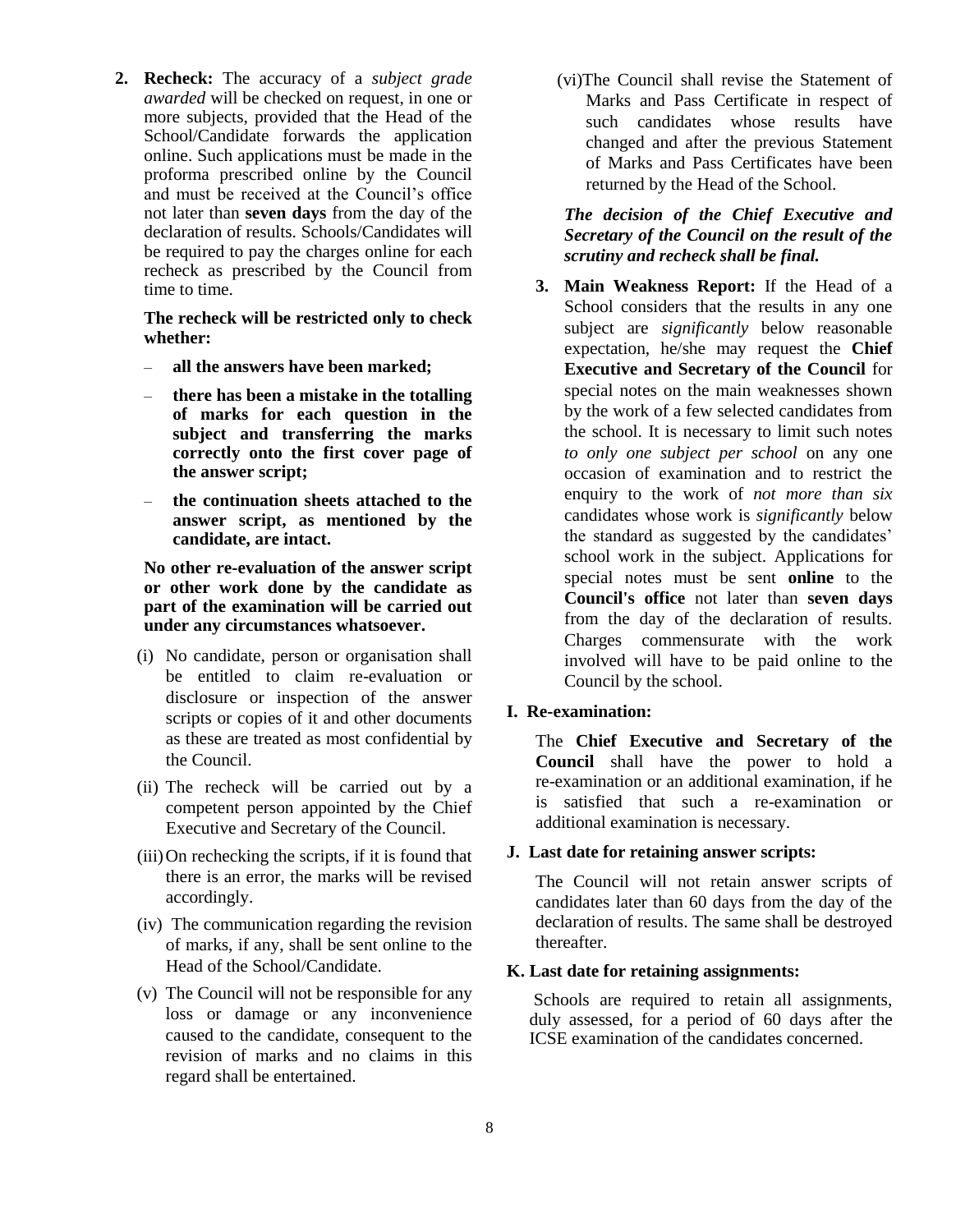### **CHAPTER III**

**A. Awarding Committee**

**There will be an Awarding Committee of which the Chief Executive and Secretary of the Council will act as Convener. The functions and powers of the Awarding Committee will be:**

- **(i) to consider all cases of unfair means reported to the Chief Executive and Secretary of the Council by the supervising examiners of the examination centres or by examiners during the marking of scripts or by any other source and;**
- **(ii) to take decisions on such cases in accordance with the provisions of the Regulations of the examination and following the procedures approved by the Council.**

## **B. Use of unfair means**

- 1. If the **Awarding Committee** is satisfied that a candidate has made arrangements to obtain unfair help in connection with the question papers from any person connected with the examination centre or any agency within or outside the examination centre, the candidate is liable to have his/her results in the examination as a whole cancelled.
- 2. (i) Candidates who are detected in giving or obtaining, or attempting to give or obtain, unfair assistance, or who are otherwise detected in any dishonesty whatsoever, relating to the examination, will be reported to the **Chief Executive and Secretary of the Council** and may be expelled from the examination room/hall forthwith and refused admission to subsequent examination papers.
	- (ii) The Supervising Examiner or any member of the supervisory staff shall seize the answer scripts in which the use of unfair assistance is detected/suspected.
	- (iii) The Supervising Examiner shall send the seized answer scripts with a report giving the details of the evidence and the explanation of the candidates concerned to **the Chief Executive and Secretary of**

**the Council** without delay and, if possible, on the day of the occurrence.

- (iv) In case the candidates concerned refuse to give explanatory statements they should not be forced to do so, only the fact of refusal shall be recorded by the Supervising Examiner and attested by one / two member(s) of the supervisory staff on duty at the time of the occurrence, as the case may be.
- (v) The Supervising Examiner has the discretion to permit such candidates to answer the remaining part of the question paper but on answer sheets that are separate from those in which the use of unfair means was detected/suspected.
- 3. Candidates found guilty of:
	- (i) bringing in answer sheets; or
	- (ii) taking out or attempting to take out answer sheets; or
	- (iii) substituting answer scripts or getting answer scripts replaced during or after the examination with or without the help of any person connected with the examination centre, or any agency within or outside the examination centre, shall be reported to the **Chief Executive and Secretary of the Council** and their results in the examination as a whole will be cancelled.
- 4. If it is subsequently discovered and the **Awarding Committee** is satisfied that candidate/s has/have either copied from other candidate/s or given opportunity to other candidate/s to copy from them or dishonestly communicated with other candidate/s, their results in the paper or subject or subjects in question or their results in the examination as a whole will be cancelled.
- 5. A candidate detected in approaching directly or indirectly an examiner or any member of the staff of the Council with the object of influencing him/her regarding any candidate's examination result shall have his/her result in the examination as a whole cancelled.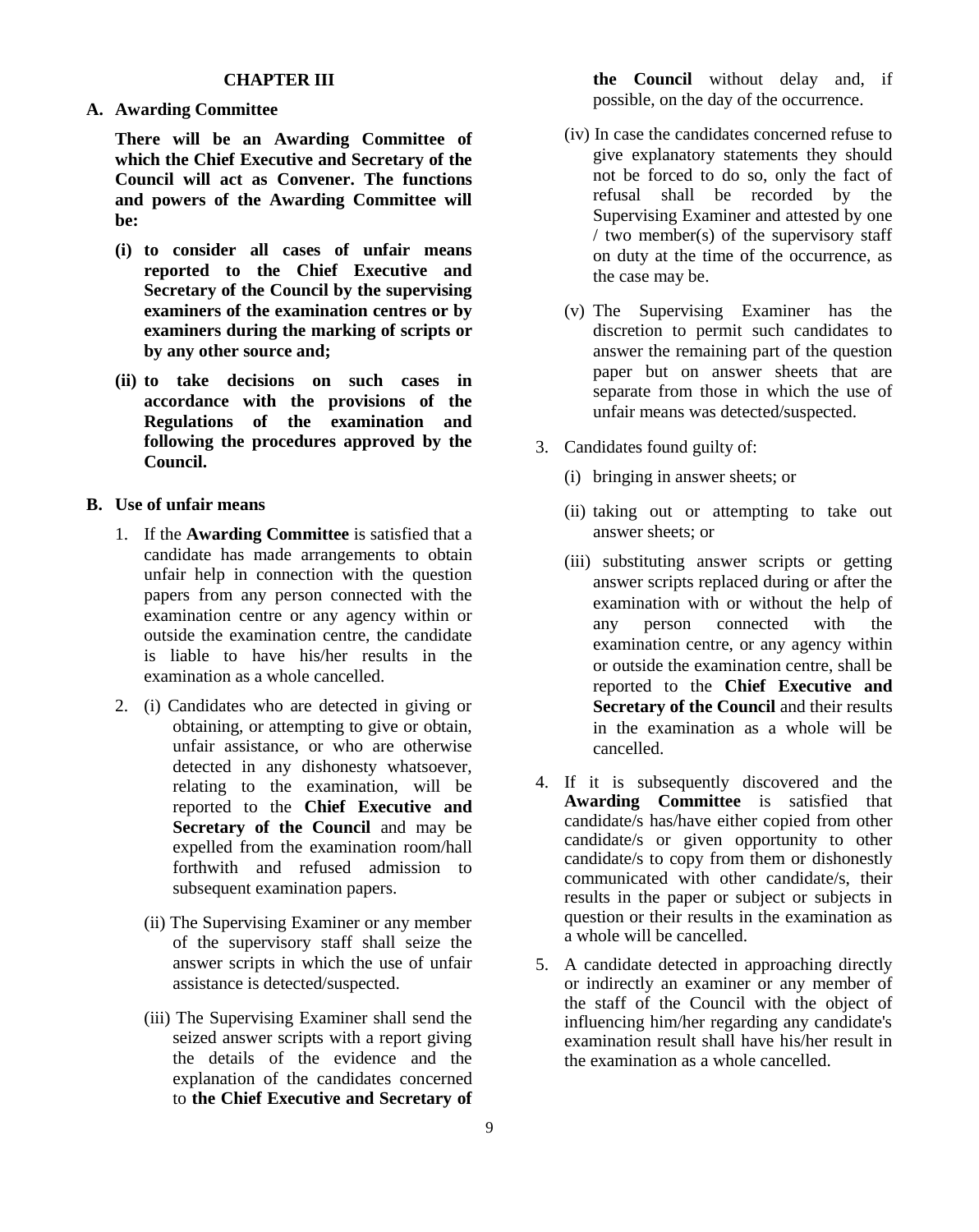- 6. Candidates found guilty of disorderly conduct or causing disturbance in or near the examination hall/room are liable to be expelled from the examination hall/room forthwith and will be refused admission for subsequent examination papers.
- 7. (i) Candidates are not permitted to have in their possession, while in the examination hall/room, any book, memorandum or pocket book, notes, paper, calculator, mobile phones or wireless devices except the correct question paper. They must also return any incorrect question paper to the Supervising Examiner immediately.
	- (ii) Candidates are not permitted to have in their possession any weapon, object or instrument which may be used as a weapon during the course of the examination.
	- (iii)Candidates disregarding the above cautions are liable to have their results in the examination as a whole cancelled.
- 8. (i) Persons obtaining admission to the examination on false representation shall be expelled from the examination hall forthwith and will be reported to the Police.
	- (ii) Candidates who are impersonated shall be reported to the **Chief Executive and Secretary of the Council** and their results in the examination as a whole will be cancelled.
- 9. (i) The decision in respect of the results of candidates who are detected/suspected of using unfair means may be delayed considerably and their results may not be issued with the results of other candidates.
	- (ii) Candidates whose results in the examination as a whole have been cancelled may be debarred from entry to any subsequent examination.
- 10. A person who commits an offence under these Regulations but is not a candidate, shall be dealt with as under:
	- (i) **The Chief Executive and Secretary** of the Council may, if he so decides, hand over the case to the Police.
	- (ii) In the case of a teacher or a person connected with an institution, his/her

misconduct shall be reported to the Governing (or Managing) Body of the institution for necessary action.

- 11. Entries for subsequent examinations may not be accepted from a school where any member of the staff has at any time committed any offence under these Regulations.
- 12. If the **Awarding Committee** is satisfied that the use of dishonest means in a paper or papers has been widespread at a centre, the **Awarding Committee** reserves the right to cancel the results of all candidates of that centre in the paper or papers concerned, or of the entire examination as a whole at the centre if several papers are involved.
- 13. For cases of use of unfair means not covered by these Regulations, the **Awarding Committee** may enforce penalties according to the nature of the offence.
- 14. **Provided that no penalty under these Regulations shall be imposed except after –**
	- **(i) giving the candidate an opportunity of making such representation in writing as he/she may wish to make in that regard; and**
	- **(ii) taking the representation, if any, submitted by the candidate within the period allowed to him/her, into consideration.**
- **C. Power to alter, cancel results, certificates, etc.**
	- 1. The **Chief Executive and Secretary of the Council** shall have the power to alter or cancel the results of a candidate after it has been declared, if
		- (i) the candidate is found guilty of having used unfair means;

or

(ii) a mistake is found in his/her result;

or

- (iii)it is observed that an attempt has been made to alter the marks of a candidate by either tampering with the script or any other means.
- 2. The **Chief Executive and Secretary of the Council** shall have the power to cancel a *Pass Certificate/Supplementary Pass Certificate* which has been defaced or altered in any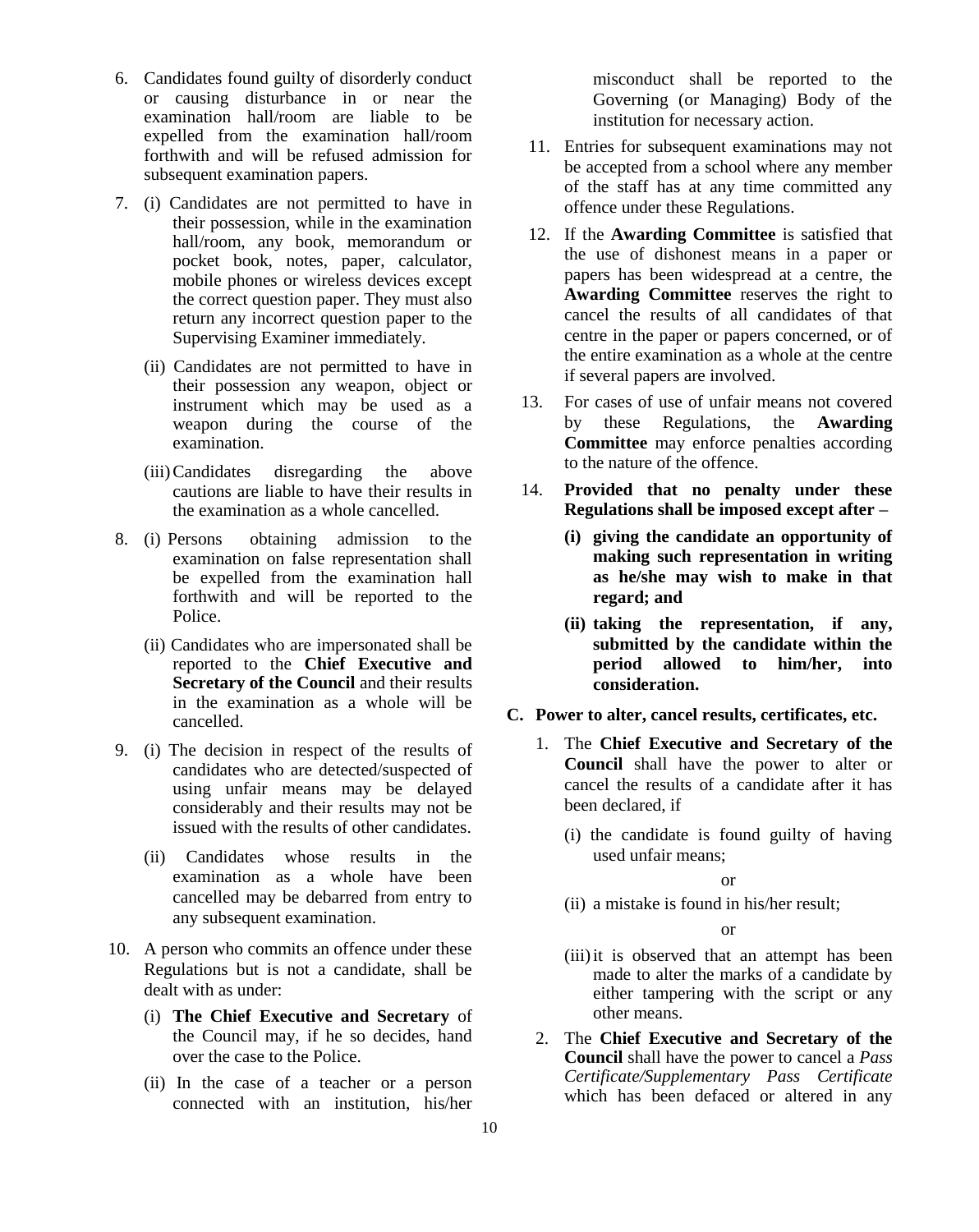detail or manner without the authority of the Council or which has been obtained by impersonation or by misrepresentation of facts or by fraudulent or dishonest means of any kind.

#### **CHAPTER IV**

#### **A. General Arrangements**

- 1. **Date of Examination:** The Timetable will be made available to all schools online well before the examination.
- 2. **Centres of Examination:** Centres for each region will be arranged by the Convener/s elected or nominated for the Examination year in consultation with the office of the Council. The minimum number of candidates required for a school to be granted an Independent Examination Centre is normally 15.
- 3. **Registration of Candidates:** Candidates must be registered online in Class IX, for the ICSE Examination. Registrations received after the due date will not be accepted.
- 4. **Correction of Entries**: Schools will be able to view online, the entries of candidates registered from their school in Class IX. Requests for corrections, if required, can be submitted online, along with supporting documents, which need to be uploaded and submitted to the Council by August 31, of the following year, without correction charges. Thereafter, all corrections would be chargeable per candidate.
- 5. **Confirmation of Entries:** Schools, after viewing the entries of candidates (who will be taking the Class X Examination) of their school, are required to confirm online that the entries are correct. Entries can be confirmed online from June 1 to August 31 only.
- 6. **Transfer of Examination Centre:** *The transfer* of a candidate from a centre in one town to a centre in another town will be allowed only within the same examination and for reasons accepted as adequate and on payment of a special charge. An additional charge may be made if it is necessary to send copies of question papers by air to the centre of transfer. Applications, naming the town to which a transfer is desired, should reach the **Council's office** at least two months before the commencement of the examination but not later than December 15.

7. **Name/s and date of Birth:** Special attention must be paid to entering correctly the name/s of candidates and their mother's, father's and/or guardian's names. Attention also needs to be paid to entering the correct date of birth of candidates. The Certificate will show the Name/s and 'Date of Birth' as certified by the Head of the School at the time of entry. No subsequent change in the name/s or date of birth will be permitted, except, if:

(a) the Head of the candidate's school certifies with due justification that he/she made a mistake in entering the Name/s/Date of Birth in the online Registration Form **or that after satisfying himself/herself of the need to do so he/she has changed the school records** based on a Birth Certificate or any other document issued by a *competent* authority duly authorised to do so.

**(b) The onus of responsibility in certifying the necessary changes/corrections lies with the Head of the School who shall be held liable in case of any legal dispute arising in future.**

**(c) If for any reason compliance is not possible by the School as per clause 7 (a), then in order to establish the veracity of the request, the candidate is required to produce a declaratory Court order from a Court of competent jurisdiction recording his or her correct name/date of birth. In the event of the court allowing change/correction of name/date of birth, the same shall be carried out by the Council after obtaining a certified copy of the Court order and other relevant documents from the school/candidates.**

- 8. **Entries for a Supplementary Pass Certificate:** Candidates who have obtained *Pass Certificates of the Indian Certificate of Secondary Education* may subsequently enter for one or more subjects. A candidate who attains the pass standard in one or more of the subjects offered will receive a *Supplementary Pass Certificate*.
- 9. **Examination Charges:\* The rate of charges will be notified separately.** Examination charges are to be paid online by schools.

1

The Council reserves the right to increase the charges, should this prove necessary.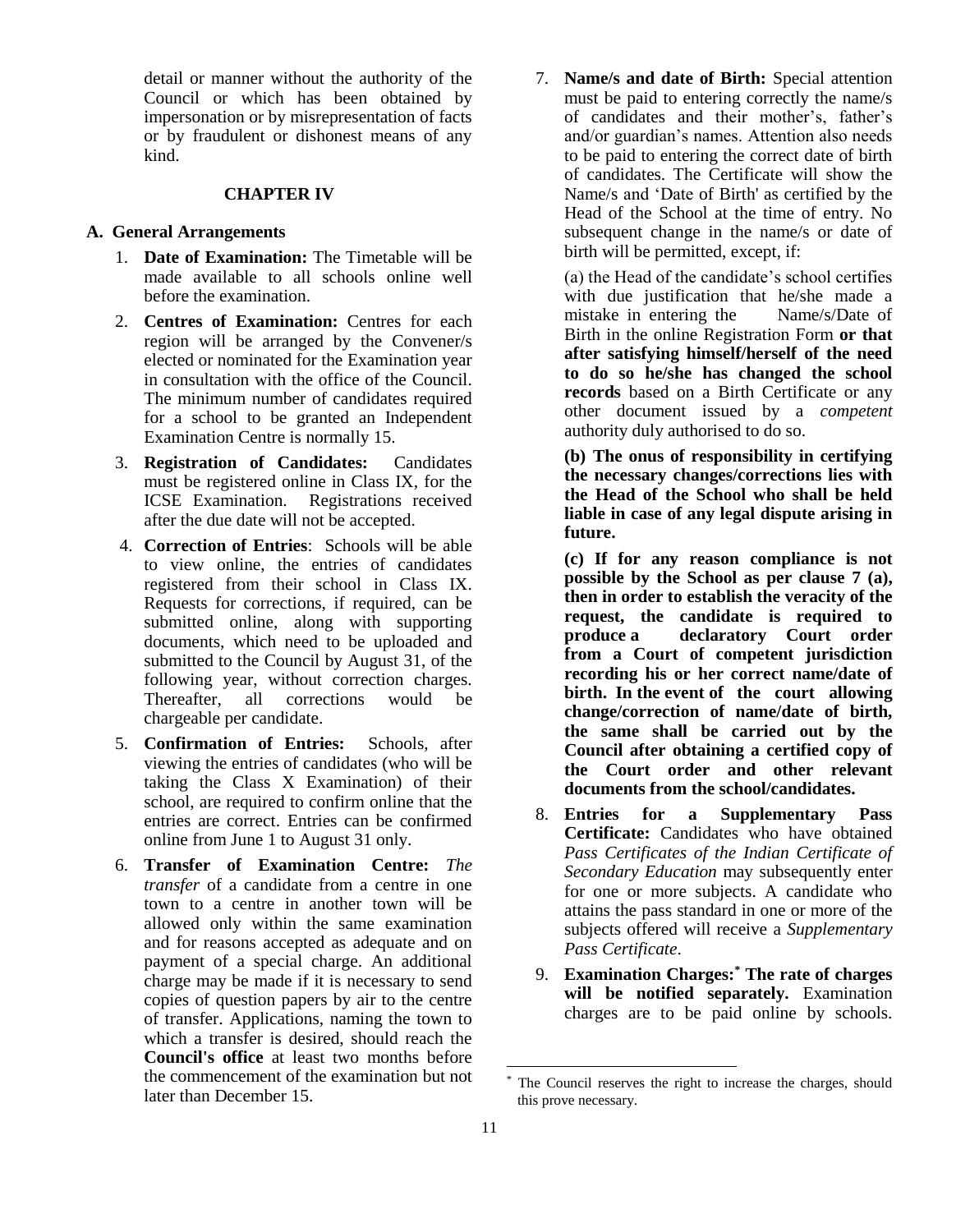Payment should be made at the time of submitting the Confirmation of Entries.

Candidates will be required to pay for Migration Certificates.

10. **Refunds:**

Examination charges are not refundable.

11. **Infectious diseases:** Candidates who have been exposed to any infectious disease cannot be examined at a centre unless they are out of quarantine.

If a candidate is suffering from an infectious disease and is declared medically fit to sit for the examination, he/she may be permitted to appear for the examination after proper arrangements are made for his/her isolation and separate supervision. The scripts of these candidates should be put into a separate envelope and into the main Answer Script envelope. The school should seek the advice of a registered medical practitioner with regard to the fumigation of the scripts before their dispatch to the Council's office.

- 12. **Time allowance for Question Papers:** Any time specially allocated for reading through question papers will be stated on the question papers.
- 13. **Materials to be provided for by candidates:** Candidates must provide themselves with pencils, erasers, mathematical instruments and art materials. They are required to write their answers with *black/blue ink pens*. Fountain pens and ballpoint pens may be used, but pencils may be used only for diagrams. The use of slide rules is permitted in science subjects, but candidates using them should state this on their answer scripts and should be warned of the possible loss of accuracy involved. *Information such as formulae or other data which appears on slide rules must be securely covered before they are taken into the examination room.* Mathematical tables will be provided; candidates are not allowed to take mathematical tables into the examination room. **The use of a plastic pointer cum calibrated scale or any electronic device/s, during any Examination of the Council is prohibited, except for Calculators, where permitted.**
- 14. **Special Consideration:** Heads of Schools may submit requests on a Special Difficulty Form available from the **Council's office** for any candidate for whom special consideration is asked because of illness or other difficulty experienced only *during* the course of the examination.
- 15. **Textbooks:** No books are prescribed except those that are mentioned specifically; the Council does not undertake to recommend textbooks.
- 16. **Standards in Subjects***:* In every subject, unless otherwise stated, standards will be assessed on the performance in the different papers of the subjects.
- 17. **Clarity and neatness:** Attention is called to the fact that the ability of candidates to express themselves clearly and to present their answers neatly and accurately is taken into account in assessing their work in all subjects.

#### **B. Equivalence and Recognition:**

Schools are notified.

### **C. Internal Assessment:**

All subjects have components of Internal Assessment, as detailed in Chapter II, that are carried out by schools, on the basis of assignments/project work, practicals and course work. These marks are added to the component of the external examination set and marked by the Council. The Internal Assessment marks are submitted to the Council online by the schools.

For Assessment of Project Work at the ICSE level, working science models are not necessary and the physical presence of the candidate is not required during the assessment of the ICSE Project Work as no viva-voce is applicable.

**NOTE**: It is mandatory for the Heads of Schools to inform all candidates registered for the ICSE Examination about the availability of the document, **'Internal Assessment: An Integral component at the ICSE Level'** online. This can be accessed on the Council's Website: [www.cisce.org](http://www.cisce.org/) "